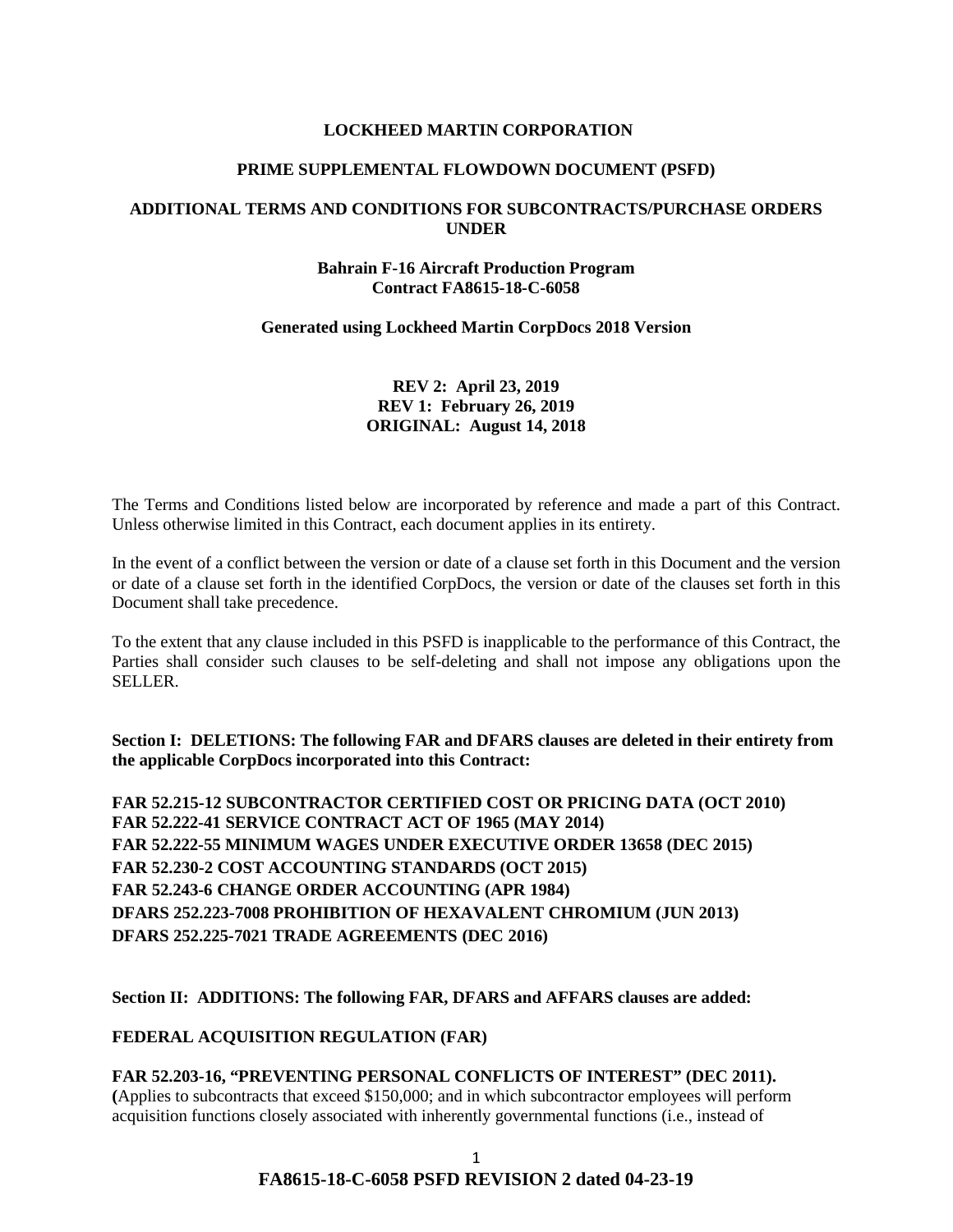performance only by a self-employed individual). Not applicable to Commercial Items as defined in FAR 2.101)

**FAR 52.215-12 SUBCONTRACTOR CERTIFIED COST OR PRICING DATA (DEVIATION 2018-O0015) (MAY 2018)** (Applies if this contract exceeds the threshold for submission of certified cost or pricing data at FAR 15.403-4 and is not otherwise exempt from the requirement to provide cost or pricing data. Not applicable to Commercial Items as defined in FAR 2.101.)

## **FAR 52.222-56, "CERTIFICATION REGARDING TRAFFICKING IN PERSONS**

**COMPLIANCE PLAN" (MAR 2015).** (Applies to all solicitations for subcontracts for supplies, other than commercially available off-the-shelf items, acquired outside the United States, or services to be performed outside the United States; and where the subcontract is estimated to exceed \$500,000. In paragraph (d,) "Contracting Officer" means "Contracting Officer and Lockheed Martin." In paragraph (e), "Government" means "Lockheed Martin.")

## **FAR 52.230-2 COST ACCOUNTING STANDARDS (DEVIATION 2018-O0015) (MAY 2018)**

(Applies when the contract states that it is subject to full CAS coverage. "United States" means "United States or Lockheed Martin." Paragraph (b) is deleted. The following is added as a new paragraph (e): "Seller shall communicate and otherwise deal directly with the cognizant Contracting Officer to the extent practicable and permissible as to all matters relating to Cost Accounting Standards. Seller shall provide Lockheed Martin with copies of all communications concerning CAS between and the Contracting Officer if such are relevant to this contract; provided however, Seller shall not be required to disclose to Lockheed Martin such communications containing information which is privileged and confidential to Seller." Not applicable to Commercial Items as defined in FAR 2.101.)

**FAR 52.232-16, "PROGRESS PAYMENTS" (APR 2012).** ("Contracting Officer" means "Lockheed Martin" except in paragraph (g) where it means "Lockheed Martin or Contracting Officer." "Government" means "Lockheed Martin" except: (1) in paragraphs (d), (e) and (j)(5) where the term is unchanged and (2) in paragraphs (g) and (i) where it means "Lockheed Martin and the Government." Not applicable to Commercial Items as defined in FAR 2.101.)

**FAR 52.232-17, "INTEREST" (MAY 2014).** ("Government" means "Lockheed Martin." Not applicable to Commercial Items as defined in FAR 2.101.)

**FAR 52.232-39, "UNENFORCEABILITY OF UNAUTHORIZED OBLIGATIONS" (JUN 2013).** (Applies to subcontracts where software or services will be retransferred to the Government.)

**FAR 52.245-9, "USE AND CHARGES" (APR 2012).** (Applies to subcontract involving the use of government property. Communications with the Government under this clause will be made through Lockheed Martin.)

**FAR 52.246-2 ALT 1, "ALTERNATE I - INSPECTION OF SUPPLIES FIXED-PRICE" (JUL 1985).** (Applicable to fixed price incentive subcontracts. "Government" means "Lockheed Martin and the Government" except in paragraphs (f), (j), and (l) where it means "Lockheed Martin." "Contracting Officer" means "Lockheed Martin.")

# **DEFENSE FEDERAL ACQUISITION REGULATION SUPPLEMENT (DFARS)**

**DFARS 252.208-7000, "INTENT TO FURNISH PRECIOUS METALS AS GOVERNMENT-FURNISHED MATERIAL" (DEC 1991).** (Applies in all solicitations for subcontracts for items containing precious metals.)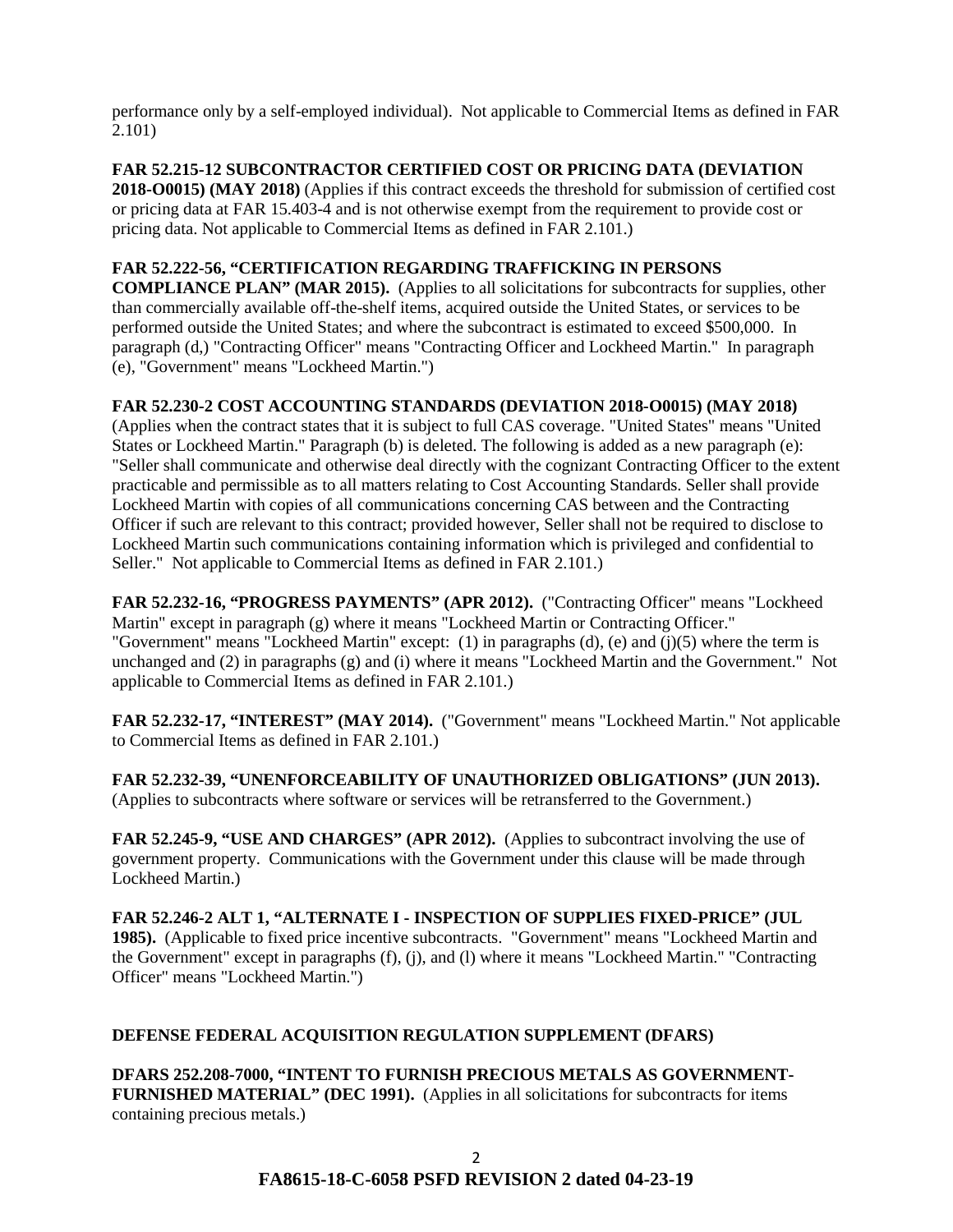**DFARS 252.209-7010, "CRITICAL SAFETY ITEMS" (AUG 2011).** (Applies in all solicitations for subcontracts for items containing Critical Safety Items.)

Aviation Critical Safety Items:

| 6695011186168 | 461360-02-01 | Transducer Force Stick Pilot              |
|---------------|--------------|-------------------------------------------|
| 1680010846041 | 16C0101-813  | Rudder Pedal Assembly, Aft Cockpit        |
| 1680012051178 | 16C0101-815  | Rudder Pedal Assembly, Aft Cockpit        |
| 6695011438564 | 461360-02-02 | <b>Transducer Force Stick Pilot</b>       |
| 6130010513918 | 16VE048-1    | 500 VA Converter                          |
| 6695012437877 | 461360-02-03 | <b>Transducer Force Stick Pilot</b>       |
| 6695012305978 | 461360-03-01 | <b>Transducer Force Stick Pilot</b>       |
| 1680012130805 | 16VH003003-5 | Controller EPU                            |
| 4810011307379 | 16VY100-10   | EPU Bleed Air Regulator and Shutoff Valve |
| 4810014827585 | 2497T100-7   | Main Fuel Shutoff Valve                   |
| 5930011770343 | 27ET118-T2-N | <b>Brake Selector Switch Assembly</b>     |
| 4810000618893 | 40405        | Main Fuel Shutoff Valve                   |
| 4810014827555 | 40405-3      | Main Fuel Shutoff Valve                   |
| 6615013566851 | 460700-14-01 | Computer Flight Cont                      |
| 1680010746644 | 3833177-3    | <b>ISA Actuator Mod II Piston</b>         |
| 4810013631952 | 5107-00-3    | Valve, Regulating, Fluid Pressure         |
| 4310012531333 | 960329-5     | <b>Piston Ring</b>                        |
| 6625010559377 | AE115-015-99 | <b>Frequency Sensing Monitor</b>          |
| 6625010559377 | C8863-4      | <b>Frequency Sensing Monitor</b>          |
| 1680016027037 | 3833277-1    | <b>ISA Actuator Mod II Piston</b>         |
|               |              |                                           |

**DFARS 252.211-7007, "REPORTING OF GOVERNMENT-FURNISHED PROPERTY" (AUG 2012).** (Applies if Seller will be in possession of Government property for the performance of this contract.)

**DFARS 252.219-7004, "SMALL BUSINESS SUBCONTRACTING PLAN (TEST PROGRAM)" (OCT 2014).** (Applies to all subcontracts for participants in the DoD Test Program for the Negotiation of Comprehensive Small Business Subcontracting Plans. Not applicable to Commercial Items as defined in FAR 2.101.)

**DFARS 252.225-7027, "RESTRICTION ON CONTINGENT FEES FOR FOREIGN MILITARY SALES" (APR 2003).** (The reference to the clause in paragraph (a) means FAR 52.203-5. The blank in paragraph  $(b)(1)$  is completed with "any Government." Subparagraph  $(b)(2)$  is deleted.)

**DFARS 252.225-7028, "EXCLUSIONAR POLICIEWS AND PRACTICES OF FOREIGN GOVERNMENTS" (APR 2003). (**Does not apply for Commercial Items as defined in FAR 2.101**.)** 

**DFARS 252.228-7001, "GROUND AND FLIGHT RISK" (JUN 2010). (**In paragraph (a)(1)(i) "this contract" means "the prime contract." The following is added at the beginning of the clause: "Communications between Seller and the Government shall be made through Lockheed Martin. Any equitable adjustment provided for this Clause shall be implemented in this Contract to the extent such adjustment is implemented in the prime contract." Subparagraphs (d)(2)(ii), (d)(3)(ii) and the last sentence of subparagraph (j)(2) are deleted. Does not apply for Commercial Items as defined in FAR 2.101**.)**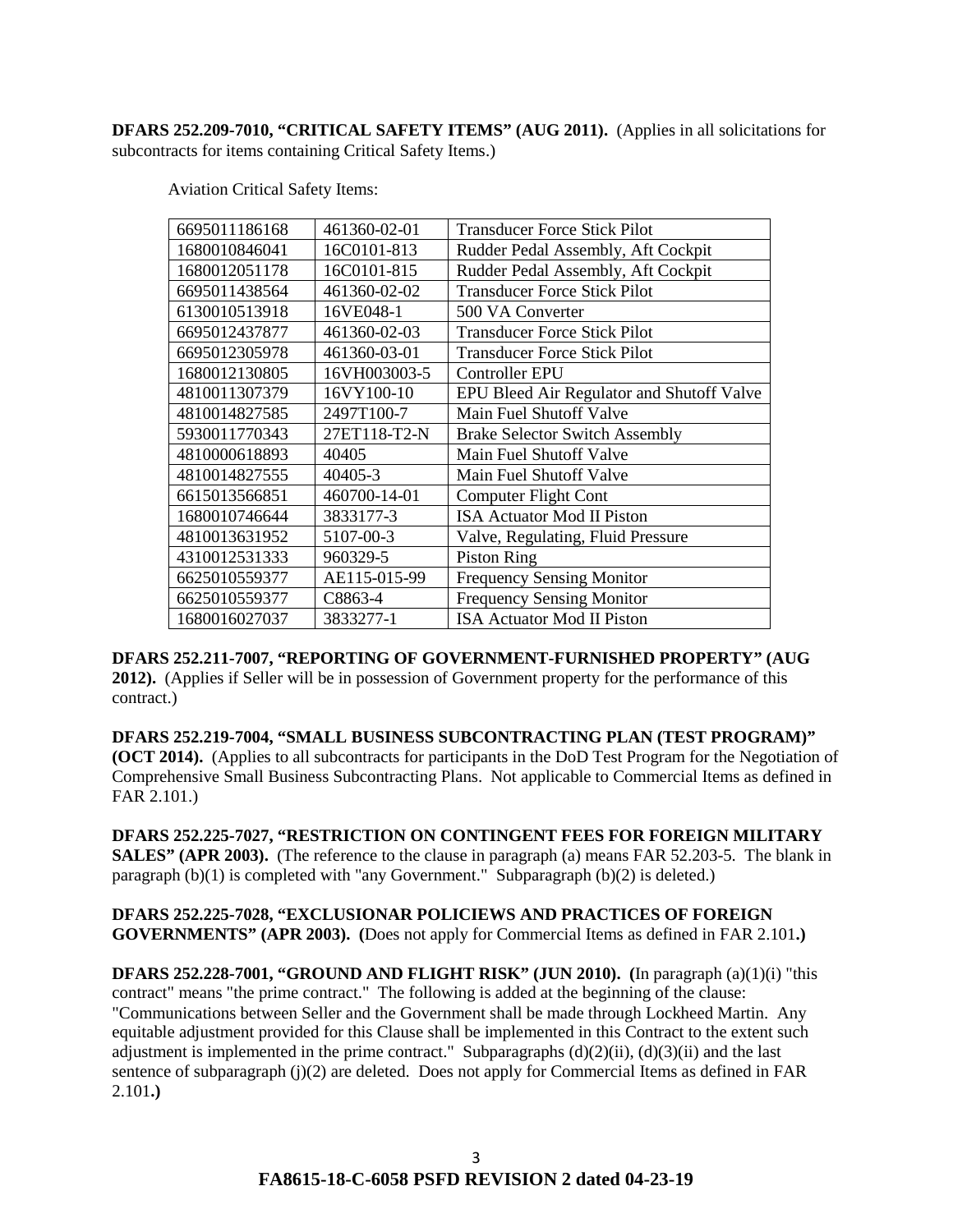**DFARS 252.234-7002, "EARNED VALUE MANAGEMENT SYSTEM" (SEP 2015).** (Applies to cost or incentive contracts valued at \$20,000,000 or more. "Government" means "Lockheed Martin and Government." Paragraphs (i) and (j) are deleted. Not applicable to Commercial Items as defined in FAR 2.101.)

**DFARS 252.234-7004, "COST AND SOFTWARE DATA REPORTING SYSTEM" (NOV 2014).** (Applies to subcontracts in excess of \$50,000,000. In paragraph (b), "Government" means Lockheed Martin. Not applicable to Commercial Items as defined in FAR 2.101.)

### **DFARS 252.237-7010, "PROHIBITION ON INTERROGATION OF DETAINEES BY CONTRACTOR PERSONNEL" (JUN 2013).** (Applies if subcontract requires subcontractor personnel to interact with detainees in the course of their duties.)

**DFARS 252.243-7002, "REQUESTS FOR EQUITABLE ADJUSTMENT" (DEC 2012). (**Applies if subcontract is over \$150,000. "Government" means "Lockheed Martin." Does not apply for Commercial Items as defined in FAR 2.101**.)**

**DFARS 252.245-7004, "REPORTING, REUTILIZATION, AND DISPOSAL" (DEC 2017).** (Applies if government property will be located at supplier's facilities. "Contracting Officer" means Lockheed Martin.)

**DFARS 252.246-7000, "MATERIAL INSPECTION AND RECEIVING REPORT" (MAR 2008).** (Applies if subcontract requires delivery of Item(s) directly to the Government.)

**DFARS 252.246-7001, "WARRANTY OF DATA" (MAR 2014).** (Applies if Seller is required to provide data. "Government" means "Lockheed Martin or the Government." "Contracting Officer" means "Lockheed Martin." The last sentence in paragraph (b) is changed to read as follows: "The warranty period shall extend for three years after completion of delivery of the data to Lockheed Martin, or if the data is delivered to the Government, either by Lockheed Martin or Seller, the warranty period shall extend for three years after delivery to the Government." Does not apply for Commercial Items as defined in FAR 2.101**.)**

# **DFARS 252.246-7001 ALT 1, "ALTERNATE 1 - WARRANTY OF DATA" (MAR 2014).**

(Applicable to fixed-price-incentive solicitations and contracts; not applicable to Commercial Items as defined in FAR 2.101. "Government" means "Lockheed Martin or the Government." "Contracting Officer" means "Lockheed Martin." The last sentence in paragraph (b) is changed to read as follows: The warranty period shall extend for three years after completion of delivery of the data to Lockheed Martin, or if the data is delivered to the Government, either by Lockheed Martin or Seller, the warranty period shall extend for three years after delivery to the Government.")

# **AIR FORCE FEDERAL ACQUISITION REGULATION SUPPLEMENT**

**AFFARS 5352.223-9000, "ELIMINATION OF USE OF CLASS I OZONE DEPLETING SUBSTANCES (ODS)" (NOV 2012).** (The blank in paragraph (d) is completed with "None." In paragraph (d), "Contracting Officer" means "Lockheed Martin." Not applicable to Commercial Items as defined in FAR 2.101.)

# **AFFARS 5352.223-9001, "HEALTH AND SAFETY ON GOVERNMENT INSTALLATIONS"**

**(NOV 2012).** (Applies if Seller will perform work under this Contract on a government installation. "Contracting Officer" means "Lockheed Martin." Not applicable to Commercial Items as defined in FAR 2.101.)